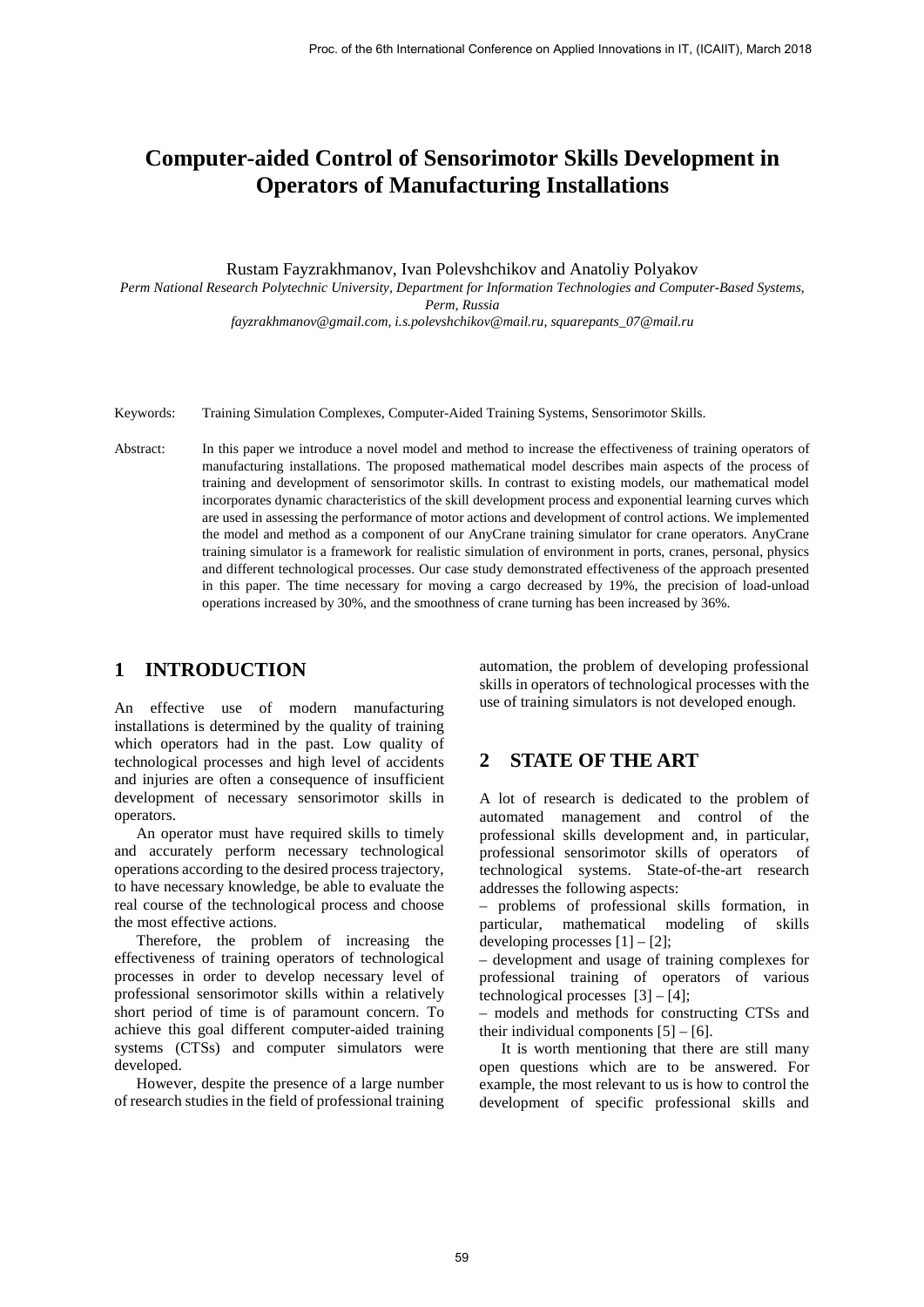adequately assess their level of maturity using computer simulators and serious games. Thus, it requires to have a full control on the training process selecting a specific set of assignments and setting a necessary level of their complexity.

An effective training with the use of simulators should take into account the following aspects:

– an algorithm for forming a set of relevant sensorimotor skills and based on the iterative nature of obtaining each skill;

– taking into account complex relations between various technological quality characteristics, used to access the success of training;

– defining the actual level of skill in case of incomplete initial data of established standards on performing technological operation;

– a large amount of motor functions combined with operating of several mechanisms at once.

## **3 MATHEMATICAL MODEL OF THE SKILLS DEVELOPMENT CONTROL SYSTEM**

To solve this problem, a mathematical model of the automated control system for the development of operator's professional sensorimotor skills through the exercises using training simulation complexes (TSCs) is proposed. This model was integrated and tested on the AnyCrane framework [7].

We aim at the following problem: for the minimal training time (the execution of exercises designed for

TSC), the performance of the technological operation must be brought to automatism at a given quality level. That is,  $T_{tr.} = \sum_{g=1}^{N_{ex}} T_g \rightarrow \min$  $T_{tr.} = \sum T_g \rightarrow \min$ , wherein for

$$
\forall g = \overline{1, N_{\text{ex.}}}: \qquad \qquad \sum_{g=1}^{g} \xi \qquad \text{and} \qquad \sum_{g=1}^{g} \xi(g) = \sum_{g=1}^{g} \xi(g) \qquad \text{and} \qquad \sum_{g=1}^{g} \xi(g) = \sum_{g=1}^{g} \xi(g) \qquad \text{and} \qquad \sum_{g=1}^{g} \xi(g) = \sum_{g=1}^{g} \xi(g) \qquad \text{and} \qquad \sum_{g=1}^{g} \xi(g) = \sum_{g=1}^{g} \xi(g) \qquad \text{and} \qquad \sum_{g=1}^{g} \xi(g) = \sum_{g=1}^{g} \xi(g) \qquad \text{and} \qquad \sum_{g=1}^{g} \xi(g) = \sum_{g=1}^{g} \xi(g) \qquad \text{and} \qquad \sum_{g=1}^{g} \xi(g) = \sum_{g=1}^{g} \xi(g) \qquad \text{and} \qquad \sum_{g=1}^{g} \xi(g) = \sum_{g=1}^{g} \xi(g) \qquad \text{and} \qquad \sum_{g=1}^{g} \xi(g) = \sum_{g=1}^{g} \xi(g) \qquad \text{and} \qquad \sum_{g=1}^{g} \xi(g) = \sum_{g=1}^{g} \xi(g) \qquad \text{and} \qquad \sum_{g=1}^{g} \xi(g) = \sum_{g=1}^{g} \xi(g) \qquad \text{and} \qquad \sum_{g=1}^{g} \xi(g) = \sum_{g=1}^{g} \xi(g) \qquad \text{and} \qquad \sum_{g=1}^{g} \xi(g) = \sum_{g=1}^{g} \xi(g) \qquad \text{and} \qquad \sum_{g=1}^{g} \xi(g) = \sum_{g=1}^{g} \xi(g) \qquad \text{and} \qquad \sum_{g=1}^{g} \xi(g) = \sum_{g=1}^{g} \xi(g) \qquad \text{and} \qquad \sum_{g=1}^{g} \xi(g) = \sum_{g=1}^{g} \xi(g) \qquad \text{and} \qquad \sum_{g=1}^{g} \xi(g) = \sum_{g=1}^{g} \xi(g) \qquad \text{and} \qquad \sum_{g=1}^{g} \xi(g) = \sum_{g=1}^{g} \xi(g) \qquad
$$

$$
T_g = f_{\text{imp.}}(U_g^{\text{ dec.}}, U_g^{\text{ rek.}}) = \sum_{v=1}^{N_g^{\text{imp.}}} T_{gv} \text{ -- the time } T_g
$$

for multiple execution of the  $g$ -th exercise depends on the set of decisions  $U_g^{\text{dec.}}$  at the end of each  $V$ -th execution and the set of advisory influences (recommendations)  $U_g^{\text{rek}}$  to the learner in the process of each *v* -th execution ( $T_{g\nu}$  – the time when the *g* -th exercise was performed);

 $K_{gh} \geq K_{gh}^{\text{thr.}}$  – the quality of technological operation execution, determined by the parameters  $K_{ph}$  (where  $h = 1, N_{par}$ ), must comply with the standards, i.e. threshold values  $K_{gh}^{\text{thr}}$ ;

 $N_g \geq N_g^{\text{scl.}}$  – the exercise is performed a specified  $N_e^{\text{scl.}}$  number of times in a row at the required level of quality (the action is fixed to automatism).

The set of dependencies between mathematical model parameters is shown schematically in Figure 1.



Figure 1: Scheme of control system for the formation of sensorimotor skills.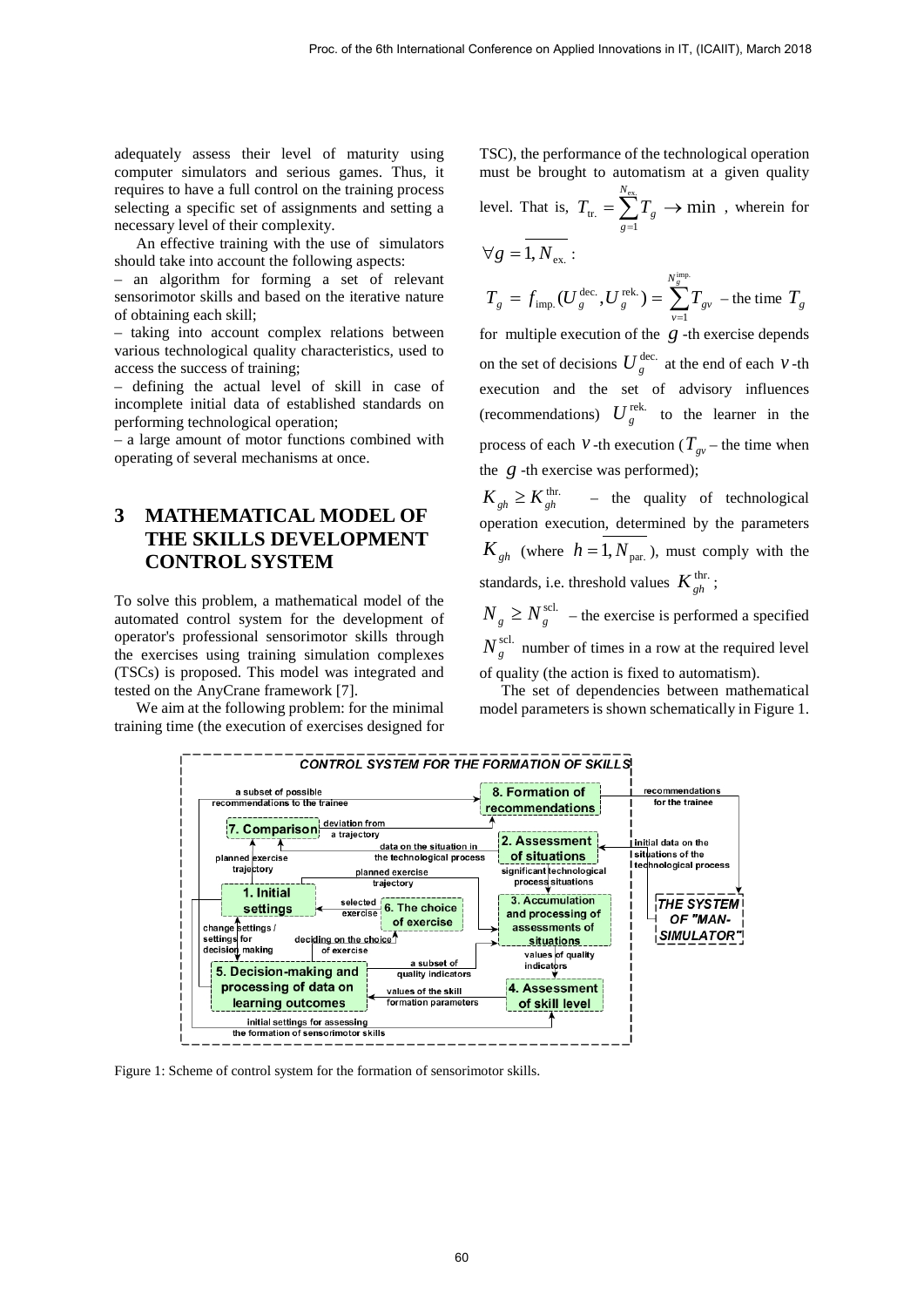Block 3 (Figure 1) collects primary data on the process of sensorimotor skill formation (obtained in block 2), and on basis of processed data, the values of the quality indicators measured during the exercise are calculated, which constitute the qual.  $X_{\text{qual.}}^{\text{used}} \subseteq X_{\text{qual.}}$ , where  $X_{\text{qual.}}$  is the set of all the quality indicators associated with the exercise  $(| X_{\text{quad}} | = N_{\text{quad}})$ . Quality indicators characterize the results and correctness of motor actions. Examples of indicators: the time of the operation; result accuracy; number of emergency situations; accuracy of the actions sequence compared with the optimal trajectory  $T_{\text{pl}}$ .

In block 3, the following are formed:  $P_{\text{trm.}} = \{P_r^{\text{trm.}} | r = 1, N'_{\text{trm.}}\}$  – set of terminal indicators values (calculated once after the completion of the exercise or part of it);  ${P_s^{\text{dyn.}}(t_j) | s = 1, N'_{\text{dyn.}}}, j = 1, N_s^{\text{dyn.}}\}$  $P_{\text{dyn.}} = \{P_s^{\text{dyn.}}(t_j) \mid s = 1, N'_{\text{dyn.}}, j = 1, N_s^{\text{dyn.}}\} - a$ set of dynamic indicators values (measured multiple times during the exercise) at time moment  $t_i$  ( $N_s^{\text{dyn}}$ – the number of measurements by the *s*-th indicator), wherein  $|X^{\text{used}}_{\text{qual.}}| = N'_{\text{qual.}} = N'_{\text{trm.}} + N'_{\text{dyn.}}$ .

Block 4 evaluates each step in the sensorimotor skill formation, the success of which is determined by whether the operator performed the exercise a specified number of times with the required quality or not. Thus, it calculates the degree of automatism in a trainee. Each new stage differs from the previous one by the addition of new estimated primary quality indicators.

The model's parameters (the coefficients of mastery) that determine the quality of the technological operation execution as the degree of compliance with the standards, represent the dimensionless values on the interval  $[0;1]$  obtained by processing the data on the quality indicators calculated in block 3:  $M_{\text{trm.}} = \{K_r^{\text{trm.}} \mid r = 1, N'_{\text{trm.}}\}$  and  ${K_s^{\text{dyn.}}(t_j) | s = 1, N'_{\text{dyn.}}}, j = 1, N_s^{\text{dyn.}}\}$  $\overline{M}_{\text{dyn.}} = \{K^{\text{dyn.}}_{s}(t_j) \mid s = 1, N'_{\text{dyn.}}, j = 1, N^{\text{dyn.}}_{s}\}$  –

sets of mastery coefficients by terminal and dynamic indicators, respectively;

$$
M_{\text{agr.}} = \{K_s^{\text{agr.}} \mid s = 1, N'_{\text{dyn.}}\} - \text{set of aggregated}
$$

mastery coefficients by dynamic indicators, where

$$
K_s^{\text{agr.}} = {}^{N_s^{\text{dyn}}}\!\!\!\!\!\!\!\!\!\int\limits_{j=1}^{{N_s^{\text{dyn}}}} \!\!\!\!\!\!\!\!K_s^{\text{dyn.}}(t_j) \ .
$$

Values from  $M_{\text{trm}}$  and  $M_{\text{dyn}}$  are calculated, mainly, on the basis of Mamdani algorithm fuzzy inference procedure, where a system of production rules is constructed to compare each primary index of the mastery coefficient. Norms are defined by fuzzy sets determined as linguistic variables of the rules system. The usage of fuzzy inference required due to the incompleteness of the initial information on standards, identified with the involvement of experts [8].

The quality of technological operation performance as a whole is characterized by an integrated indicator – the complex mastery coefficient:

$$
K_{\text{mast.}} = \frac{\sum_{r=1}^{N'_{\text{tm}}} W_r^{\text{trm.}} K_r^{\text{trm.}} + \sum_{s=1}^{N'_{\text{dyn.}} W_s^{\text{dyn.}}} W_s^{\text{dyn.}} K_s^{\text{agr.}}}{\sum_{r=1}^{N'_{\text{tm}}} W_r^{\text{trm.}}} + \sum_{s=1}^{N'_{\text{dyn.}} W_s^{\text{dyn.}}}, \text{ where}}
$$

weig.  $W_r^{\text{trm.}} \in M_{\text{weight}}$  and  $W_s^{\text{dyn.}} \in M_{\text{weight}}$ , and  $M_{\text{weight}}$  – the set of weights of the quality indicators calculated in block 1.

Compliance with quality is reflected by the indicator  $I_{\text{max}}$  of successful ( $I_{\text{max}} = 1$ ) or unsuccessful (  $I_{\rm mast.} = 0$  ) exercise performance:

$$
I_{\text{mast.}} = 1, \text{ if}
$$
  
\n
$$
(\forall r = 1, N'_{\text{trm.}}, \Delta_r^{\text{trm.}} \ge 0) \land (\forall s = 1, N'_{\text{dyn.}},
$$
  
\n
$$
\Delta_s^{\text{agr.}} \ge 0) \land (\Delta_{\text{mast.}} \ge 0)
$$
  
\n
$$
I_{\text{mast.}} = 0, \text{ if}
$$
  
\n
$$
(\exists r = 1, N'_{\text{trm.}}, \Delta_r^{\text{trm.}} < 0) \lor (\exists s = 1, N'_{\text{dyn.}},
$$
  
\n
$$
\Delta_s^{\text{agr.}} < 0) \lor (\Delta_{\text{mast.}} < 0)
$$

Here  $\Delta_{\text{ mast.}} = K_{\text{ mast.}} - K_{\text{ mast.}}^{\text{ thr.}}$ trm. thr.  $\Delta_r^{\text{trm.}} = K_r^{\text{trm.}} - K_{\text{thr.}}^{\text{trm.}}$ ,  $\Delta_s^{\text{agr.}} = K_s^{\text{agr.}} - K_{\text{thr.}}^{\text{agr.}}$  $\Delta_s^{\text{agr.}} = K_s^{\text{agr.}} - K_{\text{thr.}s}^{\text{agr.}}$ where  $K_{\text{max}}^{\text{thr}}$ ,  $K_{\text{thr}}^{\text{trm}}$ ,  $K_{\text{thr.s}}^{\text{agr.}}$  are the threshold values of the mastery coefficients determined in block 1.

Since the generated skill means learning execution of the technological operation at a given level of quality up to the automatism, a parameter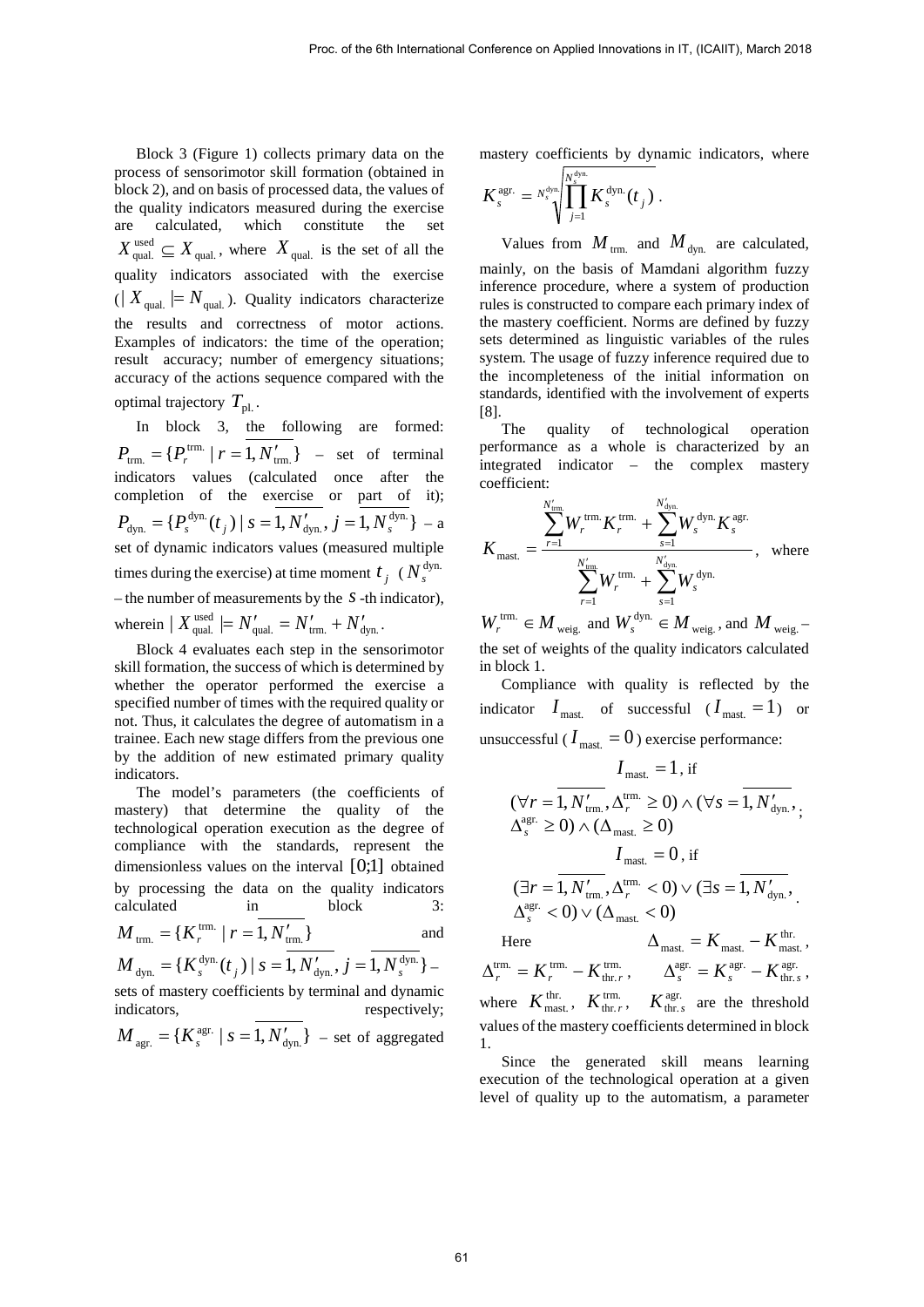$\Delta_{\text{sel}} = N_{\text{succ}} - N_{\text{sel}}$  is also calculated in block 4, where  $N_{\text{succ}}$  is the number of succeeded  $(I_{\text{max}} = 1)$  successive exercise executions with a given set of indicators,  $N_{\text{sel}}$  the minimum number of such executions in which the skill is considered formed, defined in block 1.

In block 5, the controls formation (decision making)  $v_{\text{dec.}} = f_{\text{dec.}}(I_{\text{max}}, \Delta_{\text{sel.}})$  is carried out at the end of each and before the first exercise in case of necessity of: re-execution; modification of the measured quality indicators set; the determination of advisory influences subset in the repeated exercise execution.

To represent the logic-time features of  $v_{\text{dec}}$ controls generation with repeated execution of the exercises to form sensorimotor skills, an imitation model was constructed in the form of the Petri Net (Figure 2).

The use of the Petri network allows describing formalized decision-making algorithm (represented by the network positions) in order to organize the most effective information support for the learner, depending on the current skill level (determined by the conditions in the network transitions) [9].



Figure 2: Petri Net.

Positions  $p_1$  correspond to the initial subset formation of quality indicators that are evaluated when the exercise is performed,  $p_2$  – the exercise is performed by the trainees. The position  $p_3$  indicates the decision to repeat the exercise without modifying the subset of the indicators and introducing recommendations,  $p_4$  – without modifying the subset of the indicators and without introducing recommendations,  $p_5$  – with the modification of the

subset of the indicators,  $p_6$  –moving to the next exercise (selected in block 6).

Transition  $t_1$  means that the trainee has started the first exercise, transitions  $t_3, t_5, t_7$  mean that the trainee has started re-execution. The transition to the next exercise is designated as  $t_9$ . Transition  $t_2$ means that the exercise is completed with the condition  $I_{\text{max}} = 0$ ,  $t_4$ – with the condition  $(I_{\text{max}} = 1) \wedge (\Delta_{\text{sel}} < 0), t_{6}$  – with the condition  $(I<sub>mask</sub> = 1) ∧ (Δ<sub>sol</sub> = 0) ∧ (I<sub>qual</sub> = 1)$ ,  $t<sub>8</sub>$  – with condition  $(I_{\text{max.}} = 1) \wedge (\Delta_{\text{scl.}} = 0) \wedge (I_{\text{qual.}} = 0)$ , where  $I_{\text{qual.}}$  is the indicator of availability ( $I_{\text{qual.}} = 1$ ) or absence ( $I_{\text{quad}} = 0$ ) of quality parameters not yet used in successive exercises.

Modification of quality indicators subset is carried out in block 5 according to the dependencies

$$
X_{\text{qual.}}'' = X_{\text{qual.}}' \cup X_{\text{qual.}}^{\text{new}},
$$
  

$$
X_{\text{qual.}}^{\text{new}} = f(X_{\text{qual.}} \setminus X_{\text{qual.}}', M_{\text{pr.}}),
$$

where  $X_{\text{quad}}'$  – the current subset of used indicators (initially  $X'_{\text{quad}} = \emptyset$ ),  $X''_{\text{quad}}$  – the modified subset,  $X_{\text{quad}}^{\text{new}}$  – the subset of indicators with the highest priority among those not yet used,  $M_{\text{pr.}} = \{W_i^{\text{pr.}} \mid i = 1, N_{\text{qual.}}\}$  – the set of indicators priorities calculated by the hierarchy analysis method in block 1.

A set of recommendations  $M_{\text{rec}}$  for re-executing the exercise is defined as

$$
M_{\text{rec.}} = M_{\text{rec.}}^{\text{maxt.}} \cup M_{\text{rec.}}^{\text{exp.}} \cup M_{\text{rec.}}^{\text{trm.}} \cup M_{\text{rec.}}^{\text{dyn.}},
$$
\nwhere: 
$$
M_{\text{rec.}}^{\text{maxt.}} = f_{\text{rec.}}^{\text{maxt.}}(K_{\text{maxt.}}, K_{\text{maxt.}}^{\text{thr.}});
$$
\n
$$
M_{\text{rec.}}^{\text{exp.}} = f_{\text{rec.}}^{\text{exp.}}(K_{\text{maxt.}}, K_{\text{maxt.}}^{\text{exp.}}), \text{where}
$$
\n
$$
K_{\text{maxt.}}^{\text{exp.}} = f_{\text{exp.}}(\gamma_{\text{scl.}}, N_{\text{imp.}});
$$
\n
$$
M_{\text{rec.}}^{\text{trm.}} = \{M_{\text{rec.}}^{\text{trm.}} | r = 1, N'_{\text{trm.}}^{\prime} \}, \text{where}
$$
\n
$$
M_{\text{rec.}}^{\text{trm.}} = f_{\text{rec.}}^{\text{trm.}}(K_{r}^{\text{trm.}}, K_{\text{thr.}}^{\text{trm.}});
$$
\n
$$
M_{\text{rec.}}^{\text{dyn.}} = \{M_{\text{rec.}}^{\text{dyn.}} | s = 1, N'_{\text{dyn.}}^{\prime} \}, \text{where}
$$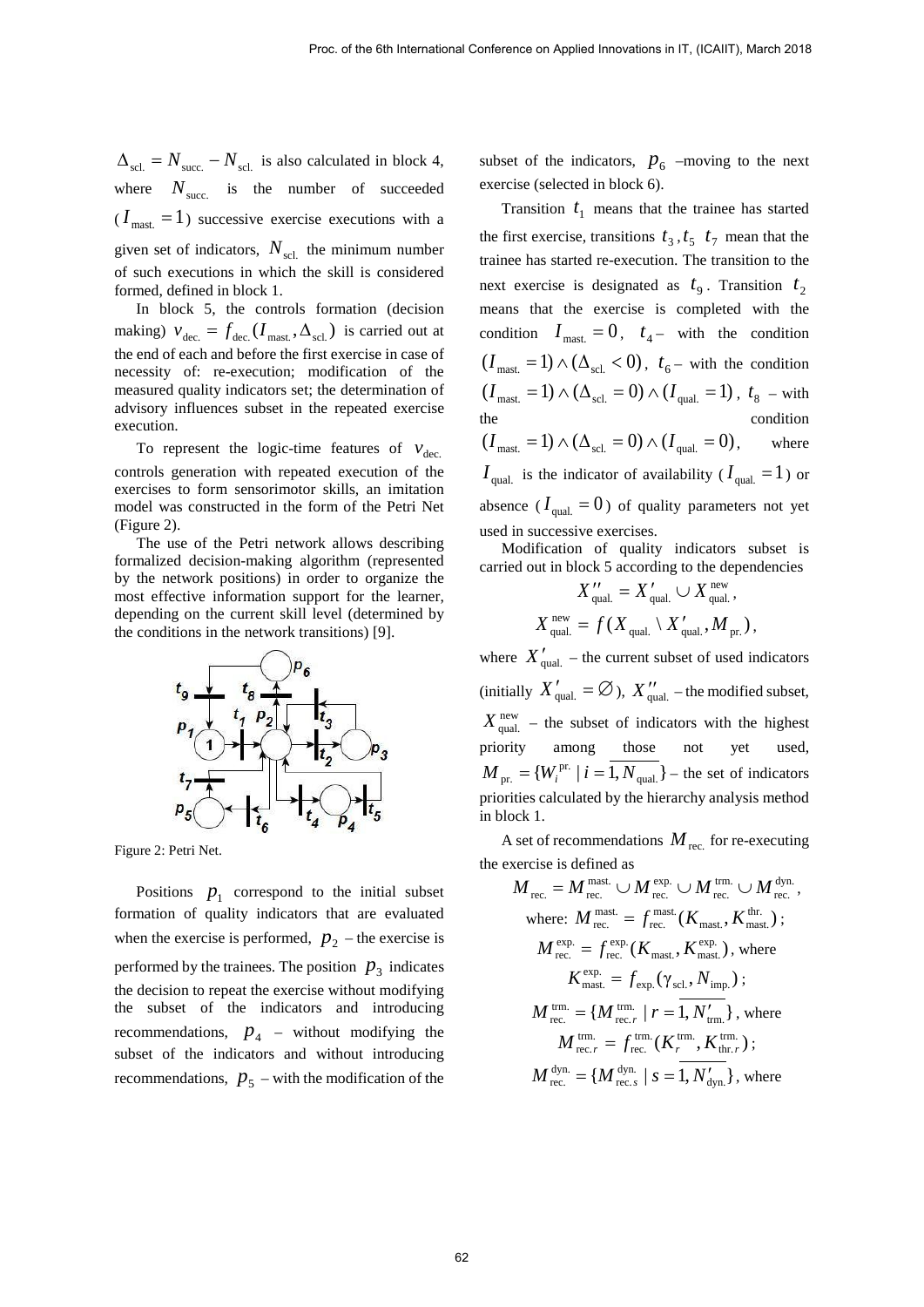$$
M_{\text{rec. } s}^{\text{dyn.}} = f_{\text{rec.}}^{\text{dyn.}}(K_s^{\text{agr.}}, K_{\text{thr. } s}^{\text{dyn.}}).
$$

Here  $\gamma_{\text{sel}}$  is the recommended rate of skill formation (learning speed) that determines the planned trajectory of increasing the integral quality score when repeating the exercise and calculated in block 1 by the formulas: scl.  $\gamma_{\text{sel.}} = -\ln(1 - K_{\text{max.}}^{\text{thr.}})/N_{\text{sel.}}$  (at  $K_{\text{max.}}^{\text{thr.}} < 1$ ) or scl. thr. mast.  $\gamma_{\text{sel.}} = -\ln(1 - K_{\text{max.}}^{\text{thr.}} + \varepsilon_{\text{max.}}^{\text{thr.}})/N_{\text{sel.}}$  (at  $K_{\text{max}}^{\text{thr}} = 1$ ), where  $\varepsilon_{\text{max}}^{\text{thr}} \in [0;1]$  is the permissible

deviation from  $K_{\text{max}}^{\text{thr}}$ , while calculating  $\gamma_{\text{sel}}$ .

In block 5, after exercise completion  $K_{\text{max.}}^{\text{exp.}} = 1 - e^{-\gamma_{\text{scl}} N_{\text{imp.}}}$  value of the integral quality index is calculated, which must be achieved after performing the exercise  $N_{\text{imp.}}$  times and necessary to determine the deviation of the actual integral quality index change trajectory from the calculated one. The type and values of the learning curve parameters for the calculation  $K_{\text{max}}^{\text{exp.}}$  can be changed based on the accumulated statistics on the operators learning outcomes using data mining techniques.

In block 8, the generation of recommendations (advisory influences)  $v_{\text{rec.}}(t_z)$  in the exercise execution is made according to the dependence  $v_{\text{rec.}}(t_z) = f_{\text{rec.}}(\Delta_{\text{sit.}}(t_z), T_{\text{pl.}}, M'_{\text{rec.}})$ , where  $M'_{\text{rec.}}$  – a set of possible recommendations,  $M_{\text{rec.}} \subseteq M'_{\text{rec.}}$  – recommendations based on the results of the previous execution,  $\Delta_{\rm sit}(t, t)$  – the deviation of the exercise (obtained in block 7) from the calculated trajectory  $T_{\text{pl}}$ . Recommendations are signals indicating various modalities (tactile, audible, visual) about the moments when learner's motor actions performed, which are fed to one of the less loaded analyzers.

The mathematical model of the control system served as the basis for the architecture of TSC for the portal crane operators, functional and non-functional requirements for the software of the CTS, database structures [7, 10]. The difference of the created TSC architecture is the availability of software modules that provide the collection and processing of data on the formation of sensorimotor skills among operators.

#### **4 EXPERIMENT**

A training course for the practice of portal crane operators has been created, including a set of exercises for AnyCrane to acquire a necessary sensorimotor skills set. The training course includes exercises for improving the lifting controlling and load lowering skills, exercises for testing skills of cargo transfer controlling by changing the angle of jib rotation etc.

Each exercise in AnyCrane is implemented in the form of training tasks sequence. For the learning task, the actions performed by the learner and the observed results of actions are determined.

An experiment was conducted to prove the effectiveness of TSC application as a mean to effectively form professional sensorimotor skills.

There are two groups of trainees: experimental and control, 20 people each. Both groups successfully passed the knowledge testing at the end of the theoretical course.

The first (control) group was trained at the TSC, in which the sensorimotor skills management system was not implemented. The second (experimental) group was trained at TSC with a management system implemented in the form of program modules.

At the end of the training practical stage, during the experiment, each of the trainees moved cargo 5 times. Thus, in each group, 100 cargo transfers were carried out during control exercise execution at the TSC.

The following indicators to evaluate the performance of trainees were used:

– time taken for performing the technological operation, in seconds;

– cargo installation accuracy (cargo deviation relative to the special platform center), in percent of the platform radius;

– smoothness of the crane jib turn (angle of the load deviation from the vertical axis of the jib), in degrees.

Even under unchanged external conditions operator obviously cannot repeat exactly his actions several times in a row. We can say that the operator action with each control is random to a certain extent. Consequently, the operator quality and efficiency can only be estimated on average statistical data, and experiments under the same conditions must be repeated many times [10].

Therefore, for each of the three indicators listed above, the following data were obtained:  $x = (x_1, x_2, x_3, \dots, x_{100})$  – sample for the experimental group,  $y = (y_1, y_2, y_3, ..., y_{100})$  –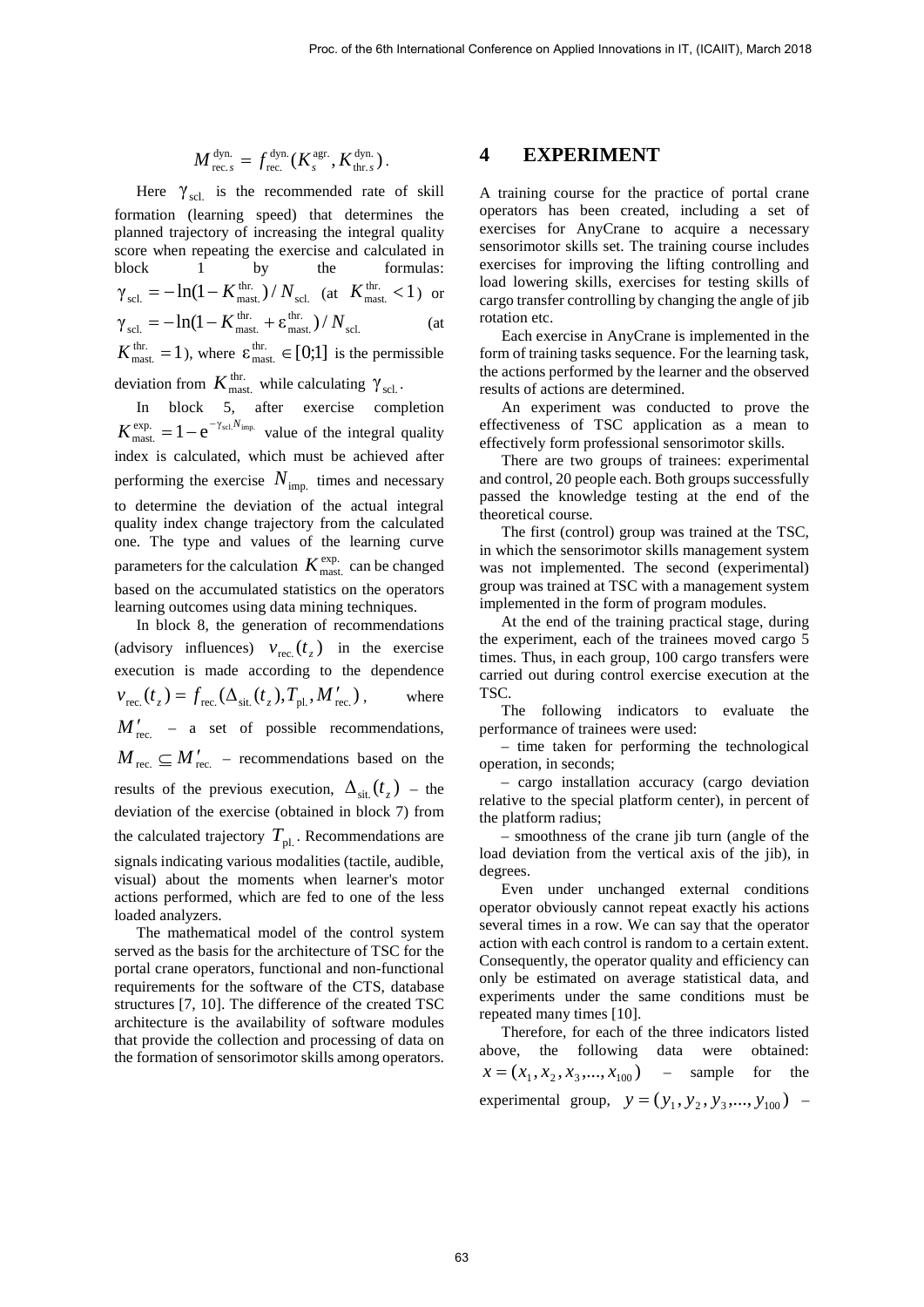sample for the control group, where  $x_i$  ( $i = \overline{1,100}$ ) and  $y_i$  ( $j = 1,100$ ) are the sampling elements, i.e. values obtained during the experiment.

To justify the difference in the control and experimental groups states, we use the Cramer-Welch statistical criterion, since the data are measured in the ratio scale.

The empirical value of the Cramer-Welch criterion is calculated on the basis of information about volumes  $M$  and  $N$ , values  $x$  and  $y$ , means

 $\overline{x}$  and  $\overline{y}$ , variances  $D_x$  and  $D_y$  of compared samples for each of the three indicators by the

formula  $M \cdot D_x + N \cdot D_y$  $M \cdot N|x-y$  $T_{\text{emp.}} =$  $\cdot D_{r} + N \cdot$  $\cdot N|x \frac{1}{\text{emp.}} = \frac{1}{\sqrt{11 \cdot \text{p}} \cdot \text{N} \cdot \text{p}}$ . The results

of calculations are presented in table 1.

Table 1: Results of the experiment.

| Calculated value                           | First group | Second group |
|--------------------------------------------|-------------|--------------|
| Time of the operation performing, s        |             |              |
| Average                                    | 61,2        | 49,5         |
| Dispersion                                 | 90,8        | 30,9         |
| $T_{\text{emp.}}$                          | 10,53       |              |
| Accuracy of cargo installation, %          |             |              |
| Average                                    | 12,6        | 8,8          |
| Dispersion                                 | 14.9        | 9,2          |
| $T_{\rm emp.}$                             | 7,86        |              |
| $\circ$<br>Smoothness of the jib rotation, |             |              |
| Average                                    | 16,9        | 10,9         |
| Dispersion                                 | 19,7        | 8,0          |
| emp.                                       | 11,38       |              |

As we can see in Table 1, the time of cargo transfer technological operation was reduced by 19%, the accuracy of the cargo installation increased by 30% and the smoothness of the crane turning increased by 36%.

The calculated value of the criterion in each case is  $T_{\text{enn}} > 1.96$ , so the reliability of differences in the characteristics of the control and experimental groups after the end of the experiment is 95%. It can be concluded that the effect of changes follows from the usage of developed by the TSC with the appropriate software modules of a sensory-motor skills management system in the training process.

#### **5 CONCLUSIONS**

The most significant results of the study are:

– A mathematical model of the automated control system for developing the professional sensorimotor skills in operators of technological processes was developed. The model differs from the known ones by using new parameters when determining the control actions, taking into account repetitions of exercises, provides the necessary level of information support for the trainee and improves the efficiency of acquiring the ability to self-control the quality of performing technological operations.

– A technique of monitoring and controlling the training process is developed. The technique differs from the existing ones by using the original algorithms for trainees' informational support in the sensorimotor skills formation process.

– Models and approaches were implemented and integrated into the AnyCrane framework.

– The advantage of using TSC with implemented software modules for controlling the sensorimotor skills formation in training portal crane operators has been experimentally shown: the time of performing the load transfer technological operation has decreased by 19%, the cargo installation accuracy has increased by 30% and the smoothness of the crane turning has increased by 36%.

Further possible research in this field:

improvement of algorithms for assessing the correspondence between the real and calculated trajectories of technological operations execution modeled in the TSC

– a recommender system to provide a trainee with suggestions and information to help him improve his performance.

### **ACKNOWLEDGMENTS**

The research is supported by a stipend of the President of the Russian Federation to young scientists and post-graduate students (No. SP-100.2018.5), which was assigned by the grants Council of the President of the Russian Federation for government support of young Russian scientists and government support for the leading scientific schools of the Russian Federation in 2018-2020.